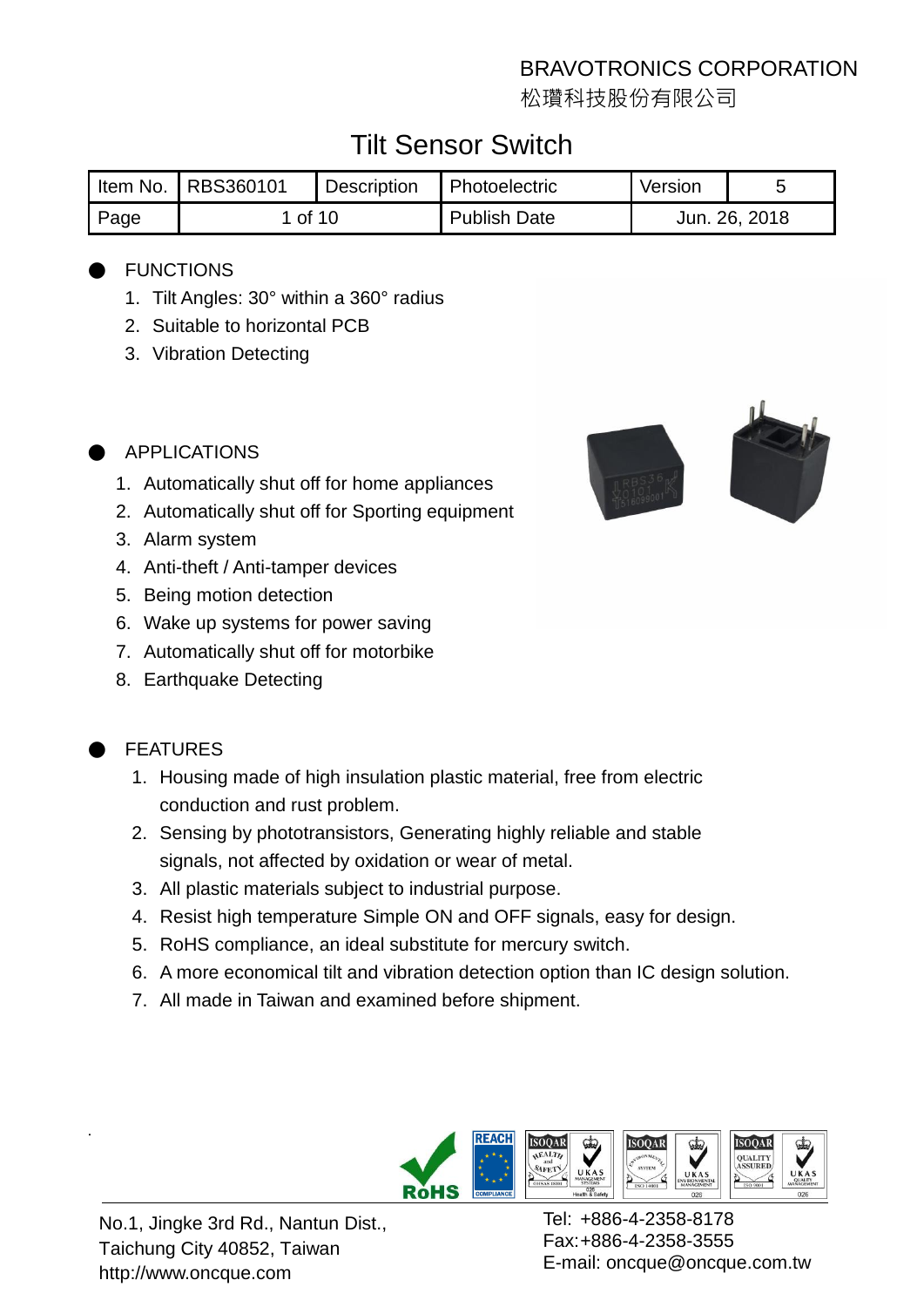松瓚科技股份有限公司

# Tilt Sensor Switch

|      | I Item No.   RBS360101 | <b>Description</b> | 1 Photoelectric     | Version |               |
|------|------------------------|--------------------|---------------------|---------|---------------|
| Page | 2 of 10                |                    | <b>Publish Date</b> |         | Jun. 26, 2018 |

#### **PATENTS**

- 1. Taiwan Patent No. M 420033
- 2. Taiwan Patent No. M450817
- 3. Taiwan Patent No. I 451463
- 4. Taiwan Patent No. I 553684
- 5. China Patent No. ZL 201120339658.7
- 6. China Patent No. ZL 201220539712.7.
- 7. China Patent No. ZL 201210017866.4
- 8. China Patent No. ZL 201210402905.2
- 9. U.S.A. Patent No. US 8,927,919 B2
- 10. U.S.A. Patent No. US 9,154,129 B2



No.1, Jingke 3rd Rd., Nantun Dist., Taichung City 40852, Taiwan http://www.oncque.com

.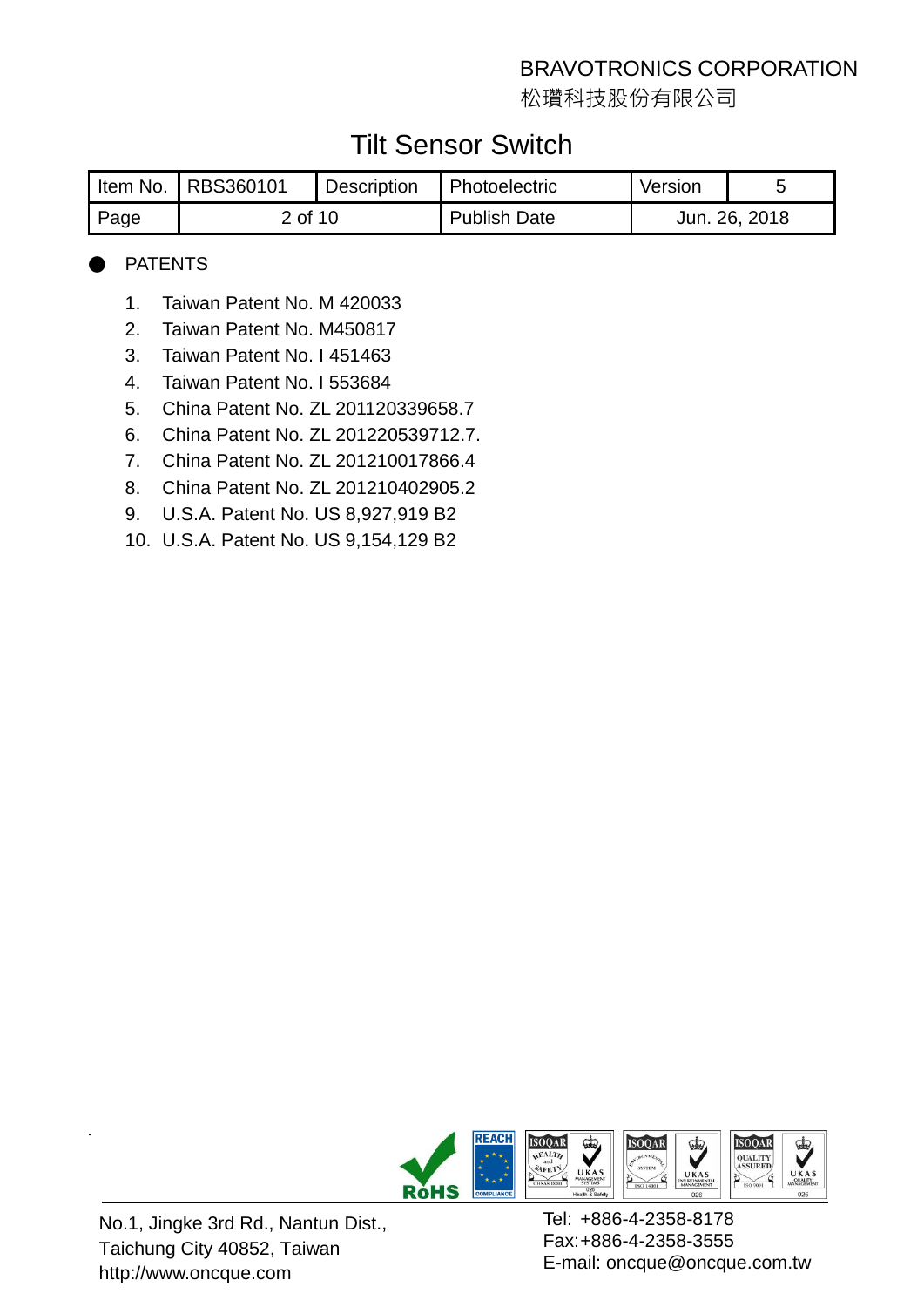松瓚科技股份有限公司

# Tilt Sensor Switch

|      | Item No.   RBS360101 | Description | <b>Photoelectric</b> | Version       |  |
|------|----------------------|-------------|----------------------|---------------|--|
| Page | 3 of 10              |             | <b>Publish Date</b>  | Jun. 26, 2018 |  |

## DIMENSIONS / OPERATION / P.C.B. LAYOUT (Unit: mm, Tolerance: ±0.25mm)

Fig. 1





No.1, Jingke 3rd Rd., Nantun Dist., Taichung City 40852, Taiwan http://www.oncque.com

.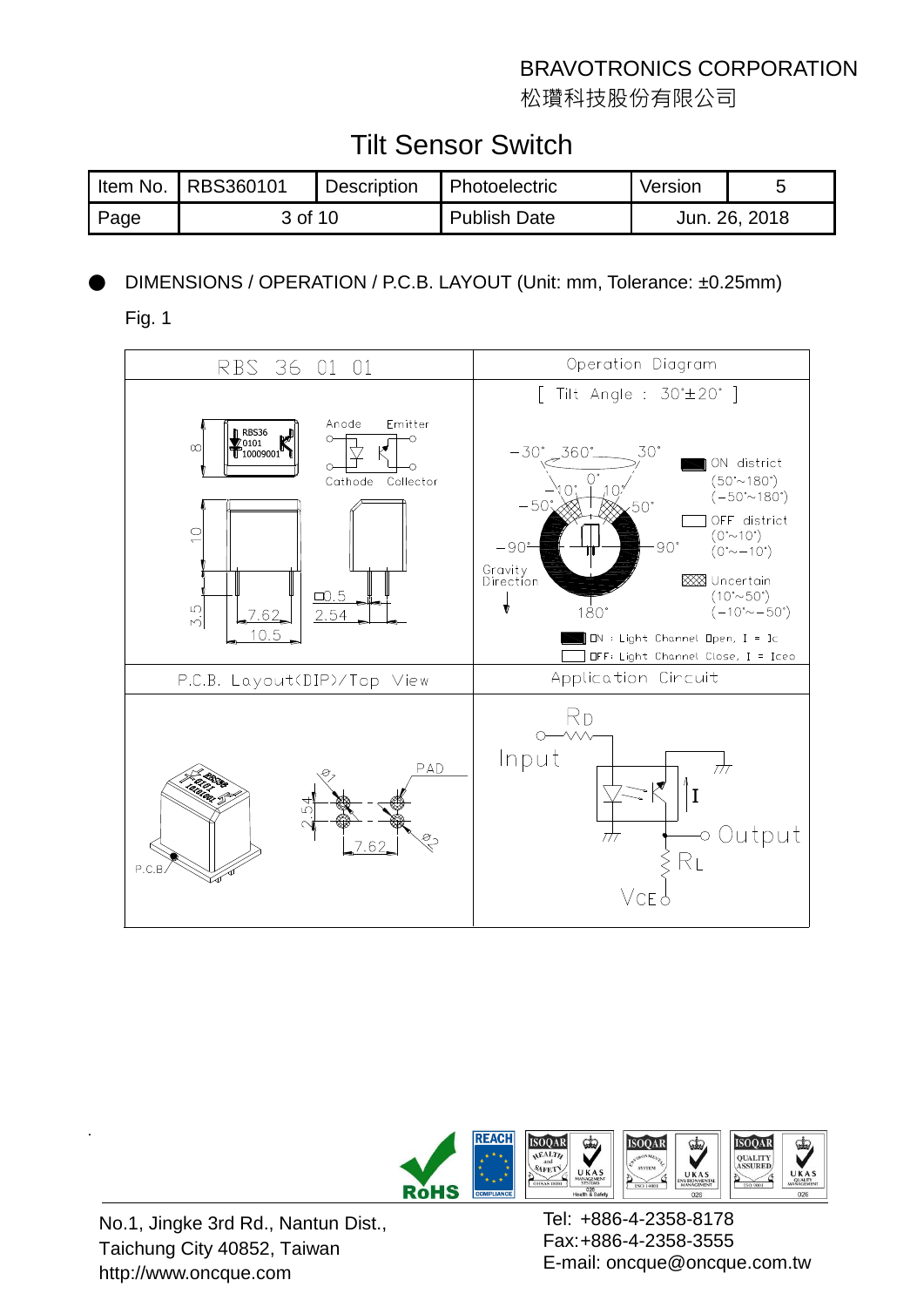松瓚科技股份有限公司

# Tilt Sensor Switch

|      | Item No.   RBS360101 | Description | <b>Photoelectric</b> | Version       |  |
|------|----------------------|-------------|----------------------|---------------|--|
| Page | 4 of 10              |             | <b>Publish Date</b>  | Jun. 26, 2018 |  |

#### **Current/Voltage Suggested**

| Input Current (mA) | Operating Voltage (V) | Condition                                               |
|--------------------|-----------------------|---------------------------------------------------------|
| 10                 | 3.3                   | $Vce = 3.3V$<br>$R_D=200$ ohm<br>RL=68K ohm             |
| 10                 | 5                     | $VCE=5V$<br>R <sub>D</sub> =390 ohm<br>$R_L = 100K$ ohm |

\*Please refer to above Application Circuit for designing electrical circuit.

#### Absolute Maximum Rating (Ta=25°C)

|                              | <b>Item</b>                        | Symbol                  | Rating          | Unit        |
|------------------------------|------------------------------------|-------------------------|-----------------|-------------|
|                              | <b>Power Dissipation</b>           | Pd                      | 75              | mW          |
|                              | Reverse Voltage                    | $V_{\mathsf{R}}$        | 5               | V           |
| Input                        | <b>Forward Current</b>             | I۴                      | 50              | mA          |
|                              | Peak Forward Current (*1)          | <b>IFP</b>              | 1               | A           |
|                              | <b>Collector Power Dissipation</b> | P <sub>C</sub>          | 100             | mW          |
|                              | <b>Collector Current</b>           | lc.                     | 20              | mA          |
| Output                       | C-E Voltage                        | <b>V</b> <sub>CEO</sub> | 30              | V           |
|                              | E-C Voltage                        | <b>VECO</b>             | 5               | V           |
| <b>Operating Temperature</b> | Topr                               | $-25 - +85$             | $\rm ^{\circ}C$ |             |
| <b>Storage Temperature</b>   |                                    | <b>Tstg</b>             | $-40 - +85$     | $^{\circ}C$ |
| Soldering Temperature (*2)   | Tsol                               | 260                     | $^{\circ}C$     |             |

(\*1) tw=100 μSec., T=10 mSec.

 $(*2)$  t=5 Sec

.



No.1, Jingke 3rd Rd., Nantun Dist., Taichung City 40852, Taiwan http://www.oncque.com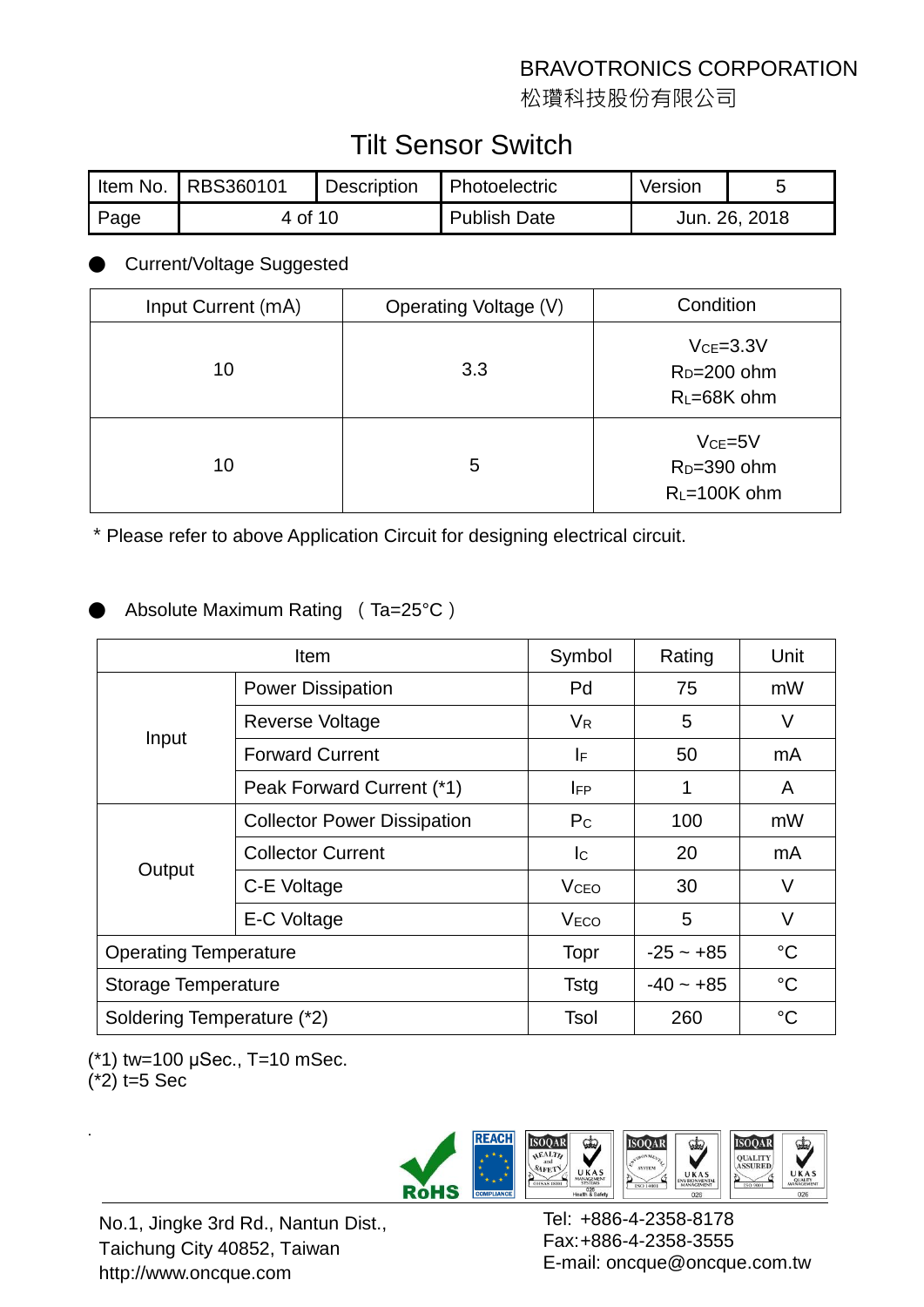松瓚科技股份有限公司

# Tilt Sensor Switch

|      | Item No.   RBS360101 | Description | <b>Photoelectric</b> | Version       |  |
|------|----------------------|-------------|----------------------|---------------|--|
| Page | 5 of 10              |             | Publish Date         | Jun. 26, 2018 |  |

#### Electrical Optical Characteristics (Ta=25°C)

| Parameter                     | Symbol                    | Condition                    | Min. | Typ. | Max. | Unit        |
|-------------------------------|---------------------------|------------------------------|------|------|------|-------------|
| <b>Forward Voltage</b>        | $V_F$                     | $I_F=20mA$                   |      | 1.2  | 1.5  | V           |
| <b>Reverse Current</b>        | $\mathsf{I}_{\mathsf{R}}$ | $V_R = 5V$                   |      |      | 10   | μA          |
| Peak Wavelength               | $\lambda p$               | $I_F=10mA$                   |      | 940  |      | nm          |
| <b>Dark Current</b>           | Iceo                      | $Vce = 10V$                  |      |      | 20   | μA          |
| <b>C-E Saturation Voltage</b> | $VCE$ (sat)               | $lc=0.25mA$<br>$I_F=20mA$    |      |      | 0.4  | $\vee$      |
| <b>Light Current</b>          | lc.                       | $VCE=5V$<br>$I_F=20mA$       | 0.1  | 5    |      | mA          |
| <b>Rise Time</b>              | Tr                        | $lc=0.8mA$<br>$V_{CC} = 30V$ |      | 5    |      | usec        |
| <b>Fall Time</b>              | <b>Tf</b>                 | $R_L = 1K\Omega$             |      | 5    |      | <b>µsec</b> |
| <b>Operation Diagram</b>      | θ                         | <b>Fig. 1</b>                | 10   | 30   | 50   | $\circ$     |



No.1, Jingke 3rd Rd., Nantun Dist., Taichung City 40852, Taiwan http://www.oncque.com

.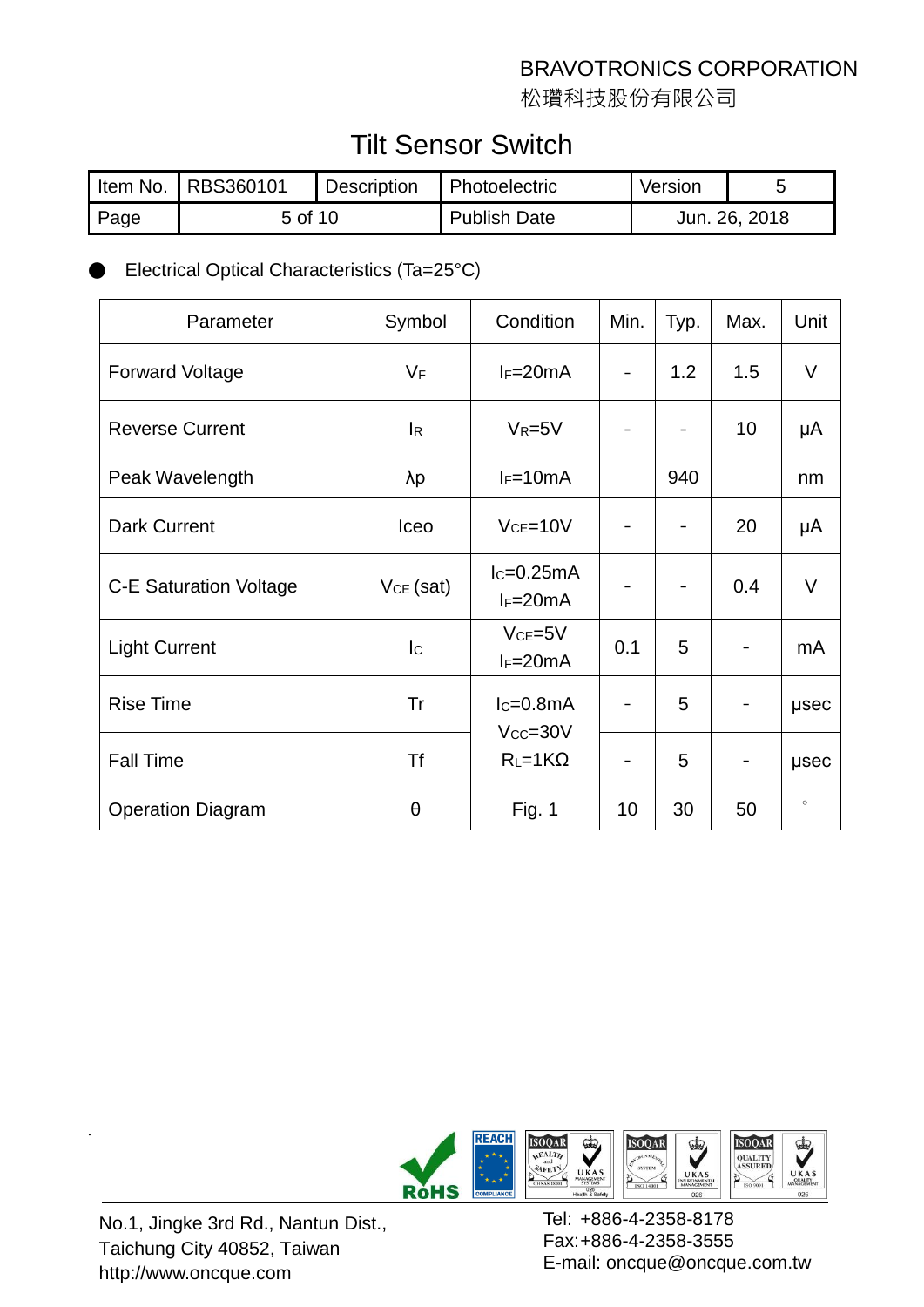松瓚科技股份有限公司

# Tilt Sensor Switch

|       | I Item No.   RBS360101 | <b>Description</b> | Photoelectric | Version       |  |
|-------|------------------------|--------------------|---------------|---------------|--|
| ⊩Page | 6 of 10                |                    | Publish Date  | Jun. 26, 2018 |  |

Typical Electrical / Optical Characteristics Curves (Ta=25°C)











Fig.4 Collector Current vs. Ambient Temperature





No.1, Jingke 3rd Rd., Nantun Dist., Taichung City 40852, Taiwan http://www.oncque.com

.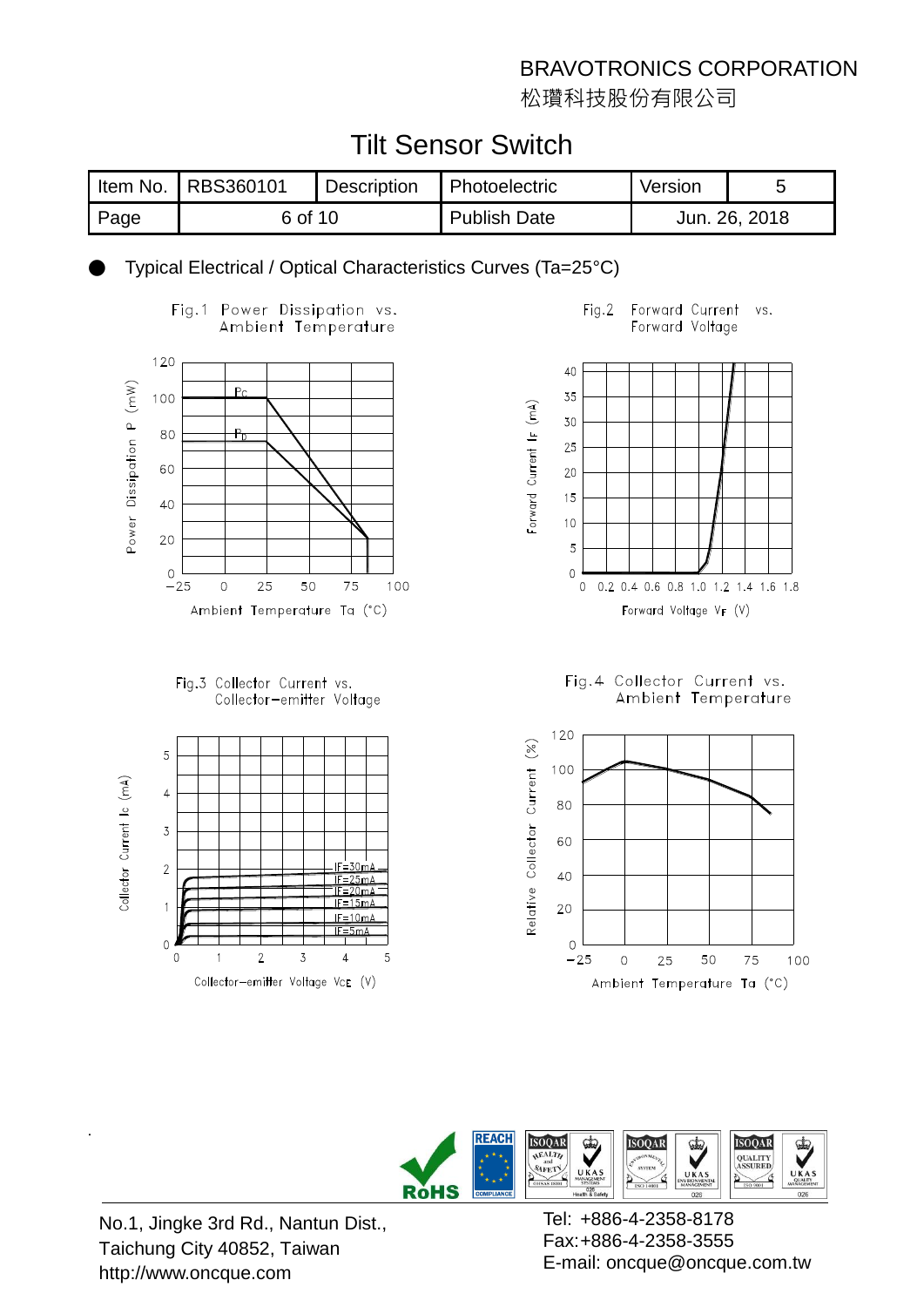松瓚科技股份有限公司

|      | Item No.   RBS360101 | <b>Description</b> | Photoelectric       | Version |               |
|------|----------------------|--------------------|---------------------|---------|---------------|
| Page | 7 of 10              |                    | <b>Publish Date</b> |         | Jun. 26, 2018 |

# Tilt Sensor Switch

#### Fig.5 Collector-emitter Saturation Voltage vs. Ambient Temperature



Fig.7 Sensing Position Characteristics (Typical)



(Center of Optical axis)



Fig.6 Response Time vs. Load Resistance



Test Circuit for Response Time





No.1, Jingke 3rd Rd., Nantun Dist., Taichung City 40852, Taiwan http://www.oncque.com

.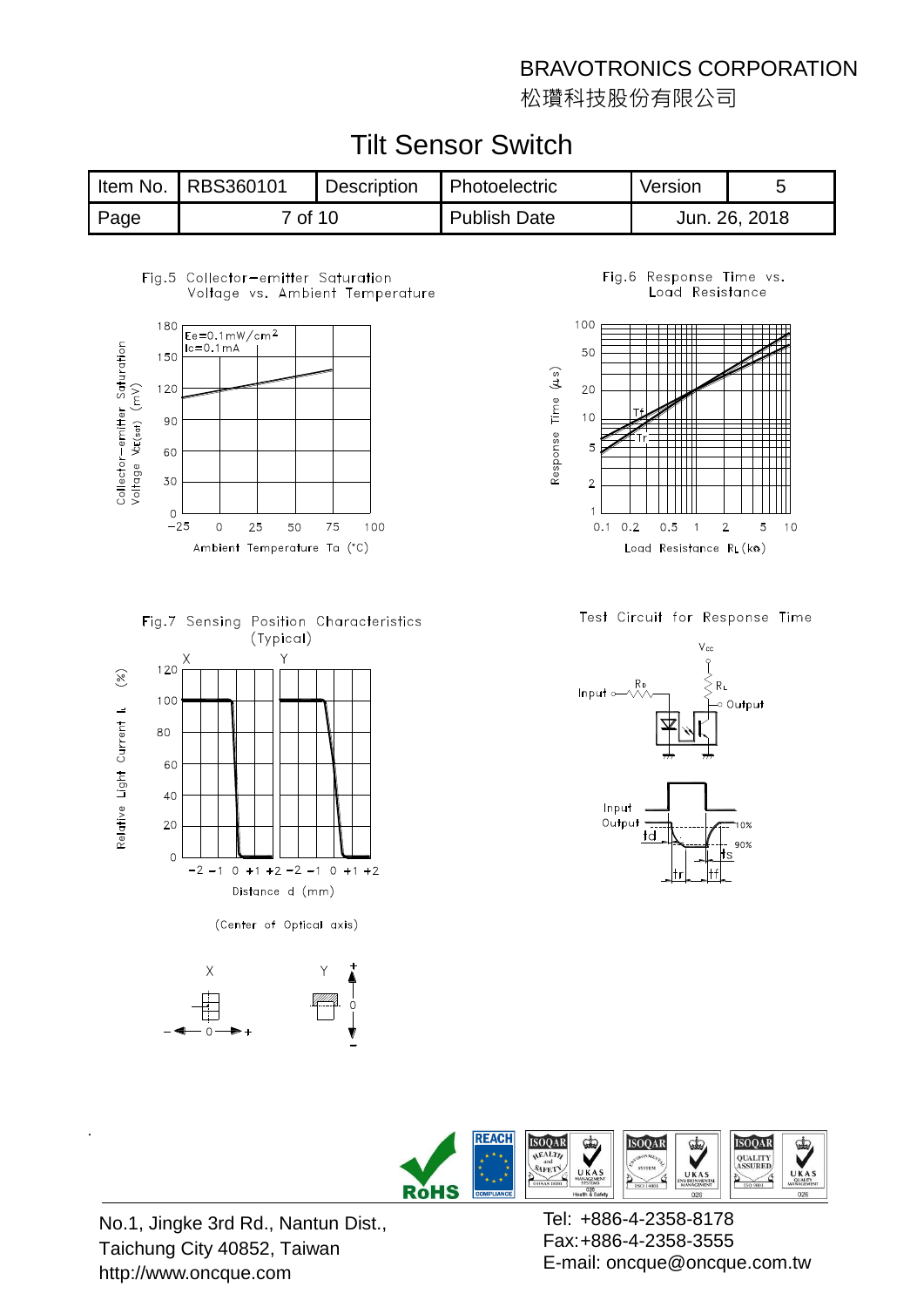松瓚科技股份有限公司

# Tilt Sensor Switch

|      | Item No.   RBS360101 | Description | <b>Photoelectric</b> | Version       |  |
|------|----------------------|-------------|----------------------|---------------|--|
| Page | 8 of 10              |             | <b>Publish Date</b>  | Jun. 26, 2018 |  |

#### RELIABILITY TEST

Reliable Test for RBS360101

|   | <b>Test Item</b>           | Contents                                           |
|---|----------------------------|----------------------------------------------------|
|   | <b>Operating Temp</b>      | $-25^{\circ}$ C ~ 85 $^{\circ}$ C                  |
| 2 | Storage Temp               | $-40^{\circ}$ C ~ 85 $^{\circ}$ C                  |
| 3 | <b>Humidity Test</b>       | 40°C / 95 %RH                                      |
| 4 | <b>Mechanical Test</b>     | 2Hz, horizontal<br>1,000,000 times                 |
| 5 | <b>Operation Life Test</b> | IF=20 mA, V <sub>CE</sub> =5 V<br>TIME: 30,000 hrs |

#### SOLDERING CONDITION

Following soldering conditions are for reference only, please use soldering information that solder paste manufacturer recommends.

| Condition<br>Suitable        | Soldering             | <b>Soldering Time</b> | Wattage of                                               | <b>Type</b> |
|------------------------------|-----------------------|-----------------------|----------------------------------------------------------|-------------|
| Production<br><b>Process</b> | Temperature           |                       | <b>Manual Soldering</b>                                  |             |
| <b>Wave Soldering</b>        | $260 \pm 5^{\circ}$ C | $< 5$ seconds max.    |                                                          | <b>DIP</b>  |
| <b>Manual Soldering</b>      | $260 \pm 5^{\circ}$ C | < 3 seconds max.      | 20W or<br>Temperature-<br>controlled manual<br>soldering | <b>DIP</b>  |



No.1, Jingke 3rd Rd., Nantun Dist., Taichung City 40852, Taiwan http://www.oncque.com

.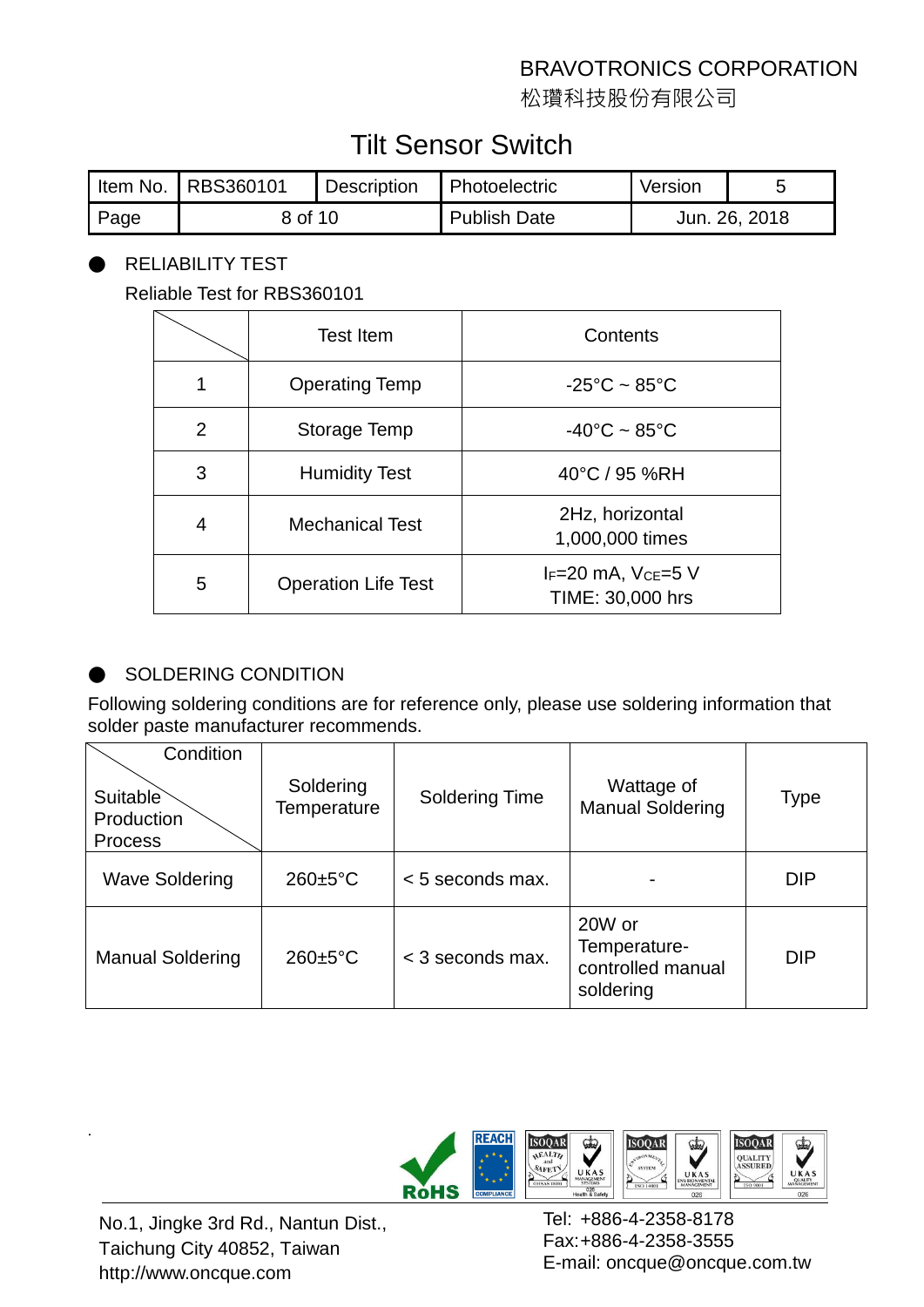松瓚科技股份有限公司

# Tilt Sensor Switch

|      | Item No.   RBS360101 | Description | <b>Photoelectric</b> | Version       |  |
|------|----------------------|-------------|----------------------|---------------|--|
| Page | 9 of 10              |             | <b>Publish Date</b>  | Jun. 26, 2018 |  |

#### **PACKAGE**

| Part Number | Package        | Quantity | Total      | Dimension (mm) |
|-------------|----------------|----------|------------|----------------|
|             | <b>IC Tube</b> | 48 pcs   | 48 pcs     | 525L*10W*17.5H |
| RBS360101   | Inner box      | 84 Tubes | 4,032 pcs  | 539L*130W*130H |
|             | Carton         | 4 Boxes  | 16,128 pcs | 551L*285W*288H |

#### **※ Package is shown as below for reference!**





No.1, Jingke 3rd Rd., Nantun Dist., Taichung City 40852, Taiwan http://www.oncque.com

.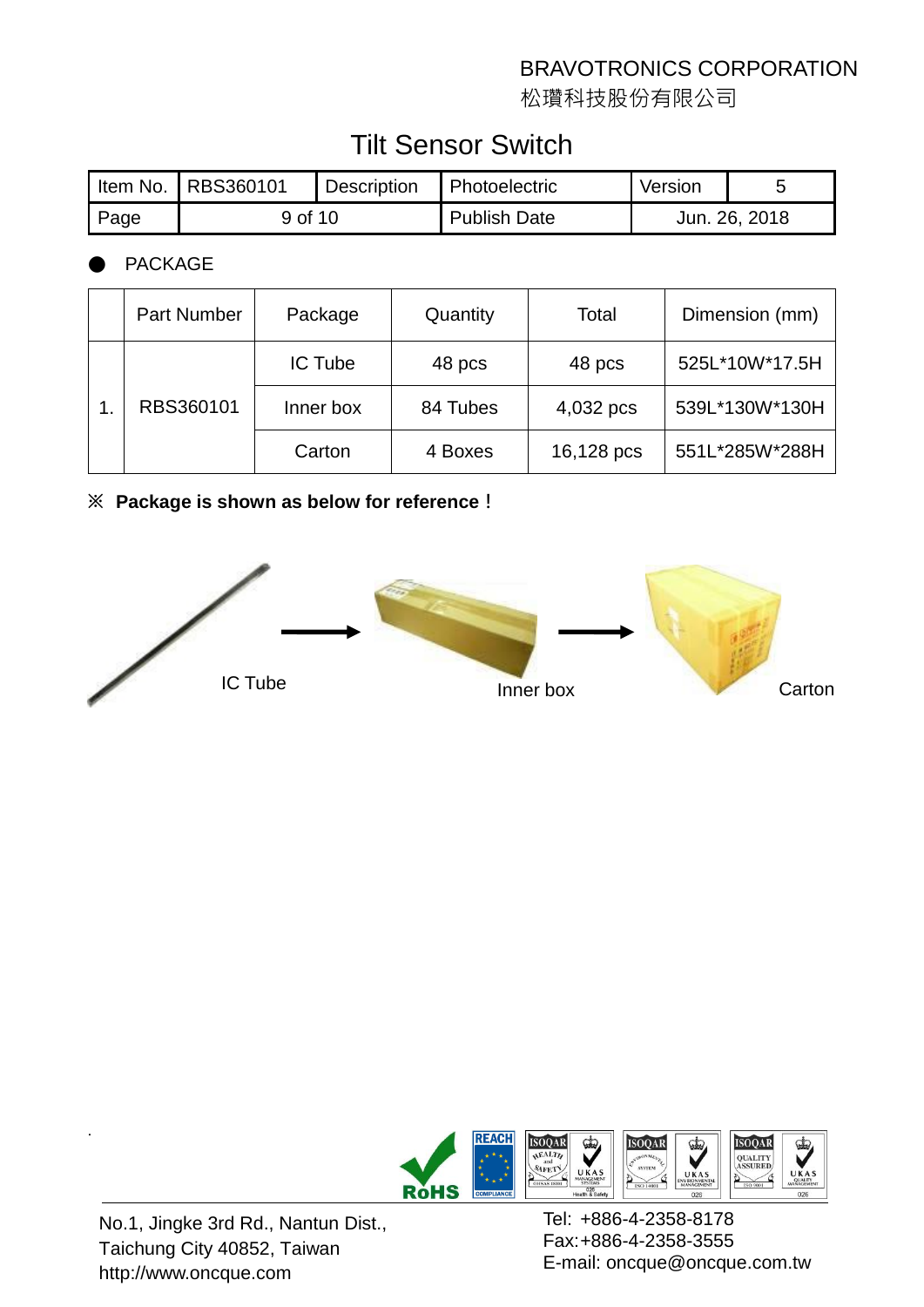松瓚科技股份有限公司

# Tilt Sensor Switch

|      | Item No.   RBS360101 | <b>Description</b> | <b>Photoelectric</b> | Version       |  |
|------|----------------------|--------------------|----------------------|---------------|--|
| Page | 10 of 10             |                    | <b>Publish Date</b>  | Jun. 26, 2018 |  |

#### ● NOTE

- 1. Suggestion for usage: For vibration usage or application, we suggest to add hysteresis for IC.
- 2. For the continued product improvement as one of the company policy, specifications may change or update without notice. The latest information can be obtained through our sales offices. Normally, all products are supplied under our standard conditions.

### PRECAUTIONS FOR USE

- 1. If the products is intended to be used for other endurance equipment requiring higher safety and reliability such as life support system, space and aviation devices, disaster and safety system, it's necessary to make verification of conformity or contact us for the details before using.
- 2. Do not clean the switch with solvent or similar substance after the soldering process.
- 3. Use water-soluble flux may damage the switch.
- 4. Please follow the soldering instruction accordingly, otherwise might lead to defective.
- 5. Do not use switch in the environment of high humidity, because such an environment may cause the leakage current between the terminals.
- 6. Please do not exceed the rated load as there will be a risk of disabling the product function.
- 7. In the circuit, switch should not be near or directly connected with the magnetic component solder joints (for example: relays, transformers, etc.).
- 8. To prevent damaging IR and PT, please make ESD protection, for example: wearing a conductive wrist strap or antistatic gloves during production process, or grounding machinery etc.



No.1, Jingke 3rd Rd., Nantun Dist., Taichung City 40852, Taiwan http://www.oncque.com

.